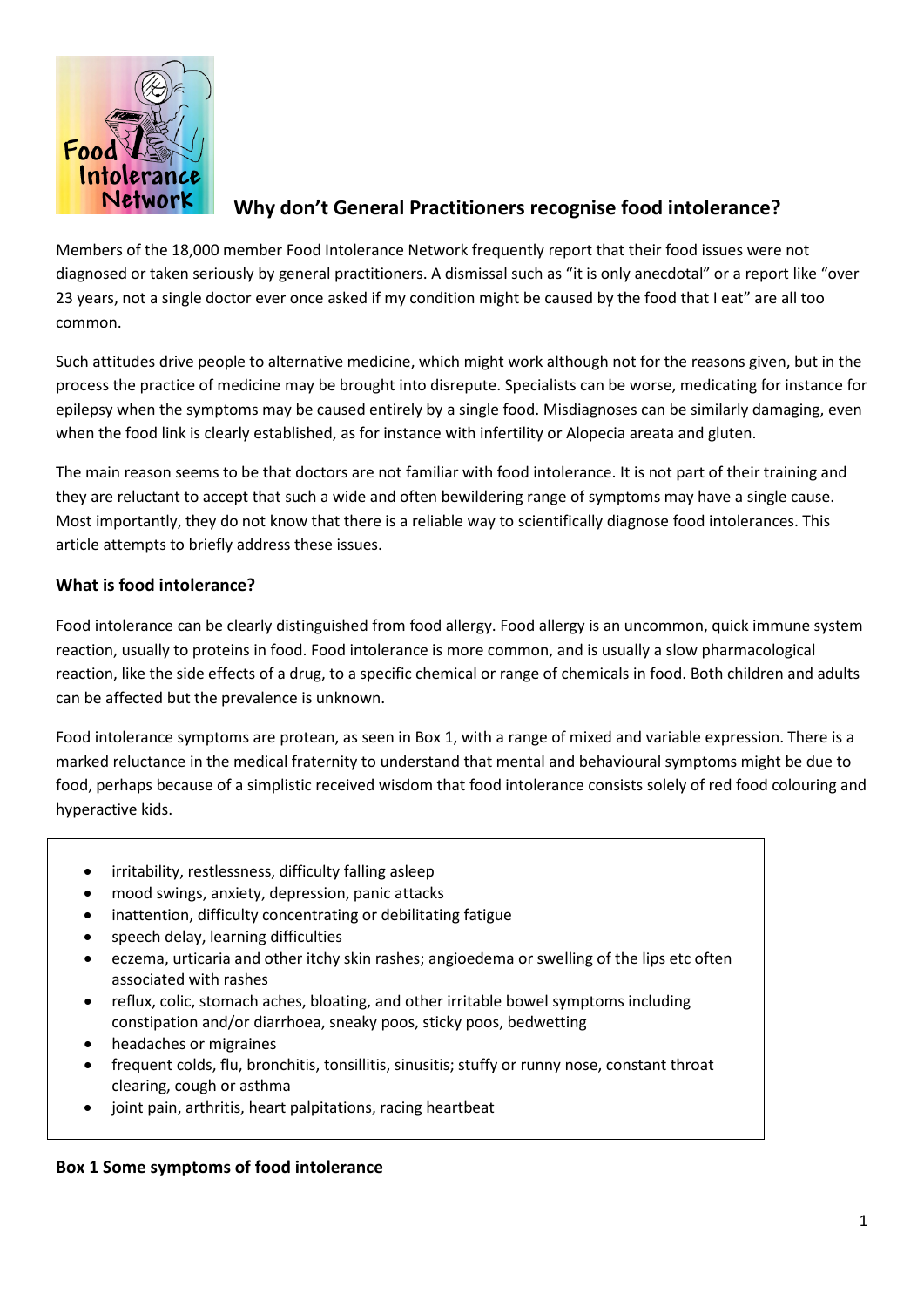Conceptually, Figure 1 shows how a range of food sources of amines, which have known pharmacological effects, build up over time until a symptom threshold is reached. Unfortunately, it is usually the last food eaten that gets the blame, but that is not how food intolerance works. In this case, it would take elimination or reduction of all food and medication sources of amines over a period before symptoms would abate.



**Figure 1 The cumulative and delayed nature of food intolerance** (from *Friendly Food*, Murdoch Books 2004 ISBN 174045376X with acknowledgement to the Royal Prince Alfred Hospital Allergy Unit)

### **How can food intolerance be diagnosed?**

It takes specialised knowledge to understand that all of the foods shown in Figure 1 contain, among other chemicals, natural biogenic amines. Fortunately, this clinical knowledge has been developed in the Royal Prince Alfred Hospital Allergy Unit Elimination Diet over 30 years.

The RPAH Elimination Diet works by avoiding a limited range of artificial and natural food chemicals over a three to six week period until, if food is in fact responsible, a stable baseline of symptom remission is obtained. This process is frequently accompanied by withdrawal symptoms, often a worsening of presenting symptoms, which itself provides evidence that food chemicals that were causing the symptoms. Systematic challenges over succeeding weeks then establish which food chemicals are responsible for the symptoms and dietary management within tolerance guidelines is implemented.

There are no known reliable laboratory tests for food intolerance.

Australia is fortunate in that there are now trained dietitians who regularly undertake the elimination and challenge process described. Because it can be complicated for families, an experienced and supportive dietitian is necessary for success. The Food Intolerance Network also provides free information and support for individuals and families through this process.

#### **What are typical causes of food intolerance?**

Most people with food intolerance react to between 3 and 6 food chemicals and effects are related to dose. Overall, the main culprits are a limited range of food additives and the natural food chemicals called salicylates, found in most fruit and some vegetables, as shown in Box 2. However everyone is different which is why the elimination diet and challenge protocol is required for scientific diagnosis. Surprisingly, other symptoms show a similar pattern. Symptoms may emerge or change with age, stage of life, stress and illness. Food intolerance can be triggered or even caused by some medications.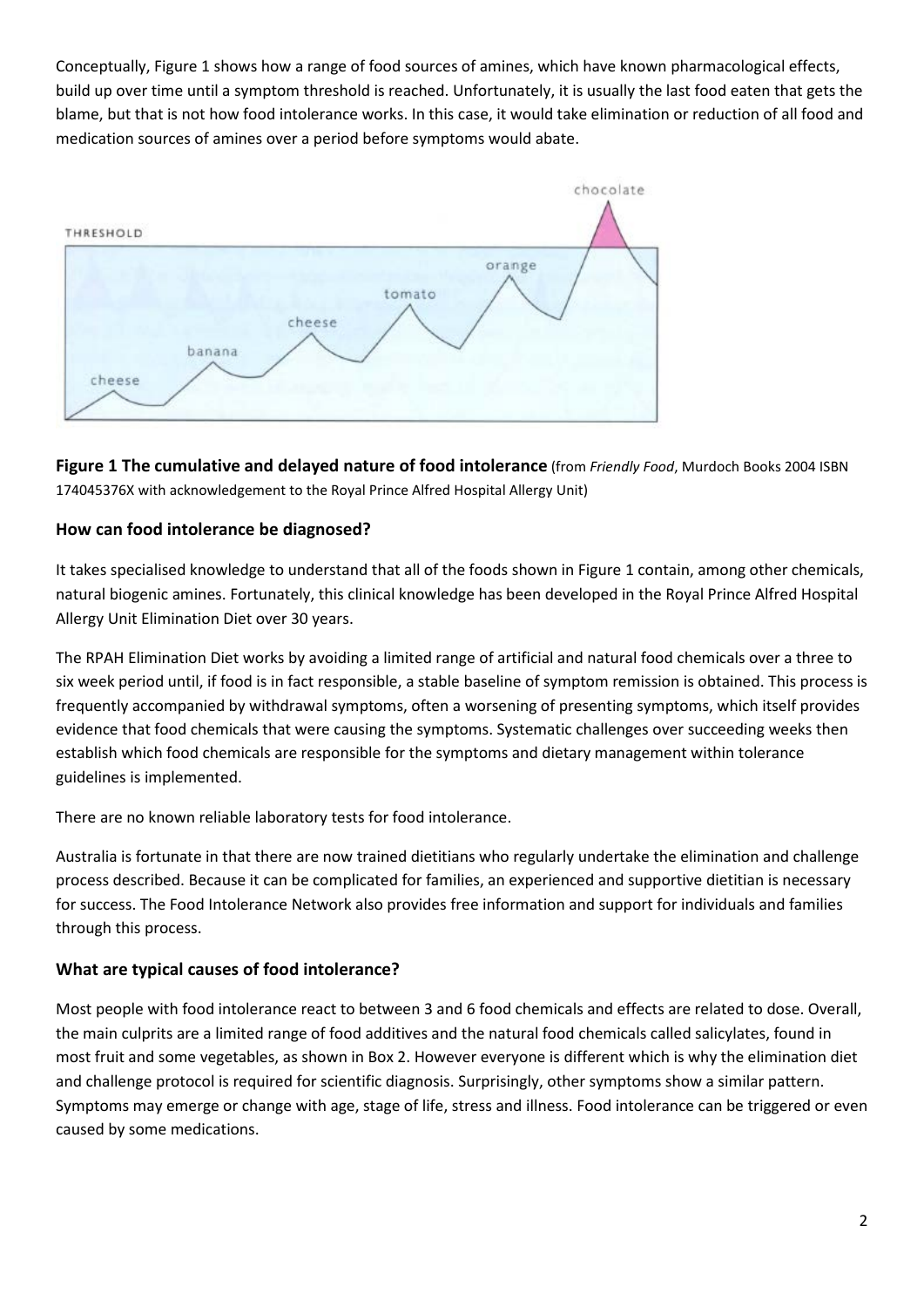75% react to natural food chemicals in most fruit and some vegetables called salicylates 65% react to preservatives such as sorbates, benzoates, sulphites, nitrates and propionates 55% react to some artificial colours and a natural colour 40% react to MSG and other flavour enhancers, natural glutamates 40% react to synthetic antioxidants such as BHA 320 40% react to natural food chemicals called amines 20% react to dairy foods <1% react to gluten (figures are higher for other symptoms, up to 20% for irritable bowel)

**Box 2 Approximate percentage of overactive children likely to react to each challenge following the** 

**RPAH Elimination Diet** (adapted from Loblay RH, Swain AR. Food Intolerance. In: Recent Advances in Clinical Nutrition' Vol 2, 1986. Libbey, London. Eds: Wahlqvist ML and Truswell AS, pp169-177)

## **Conclusion**

Some general practitioners understand food intolerance. It was heartening recently to hear of an 11 year old boy who was able to avoid anti-depressants simply by reducing dietary salicylates, for instance.

For other GPs presented with a bewildering range of symptoms and any suggestion that food might be involved, referral to an experienced dietitian for a three week trial of the RPAH Elimination Diet is recommended as a reliable and non-invasive route to diagnose or exclude food intolerance.

### **References and more information**

The development of the RPAH Allergy Unit elimination diet and challenges <http://www.slhd.nsw.gov.au/rpa/allergy/resources/foodintol/development.html>

Distinguishing food allergy and intolerance

<http://www.slhd.nsw.gov.au/rpa/allergy/resources/foodintol/ffintro.html>

<http://www.fedup.com.au/factsheets/support-factsheets/allergy-or-intolerance>

Support and information for food intolerance [www.fedup.com.au](http://www.fedup.com.au/)

Recommended dietitians [http://www.fedup.com.au/information/support/failsafe-friendly-dietitians-and-other](http://www.fedup.com.au/information/support/failsafe-friendly-dietitians-and-other-health-professionals)[health-professionals](http://www.fedup.com.au/information/support/failsafe-friendly-dietitians-and-other-health-professionals)

#### **Some further reports**

[http://www.fedup.com.au/stories/2016/1417-salicylates-removal-avoided-anti-depressants-for-11-year-old-boy](http://www.fedup.com.au/stories/2016/1417-salicylates-removal-avoided-anti-depressants-for-11-year-old-boy-december-2016)[december-2016](http://www.fedup.com.au/stories/2016/1417-salicylates-removal-avoided-anti-depressants-for-11-year-old-boy-december-2016)

[http://www.fedup.com.au/stories/2015/1367-medical-ignorance-of-the-role-of-food-in-alopecia-areata-patchy](http://www.fedup.com.au/stories/2015/1367-medical-ignorance-of-the-role-of-food-in-alopecia-areata-patchy-baldness-november-2015)[baldness-november-2015](http://www.fedup.com.au/stories/2015/1367-medical-ignorance-of-the-role-of-food-in-alopecia-areata-patchy-baldness-november-2015)

[http://www.fedup.com.au/stories/2014/1295-amines-id-love-failsafe-to-become-common-practice-in-my-country](http://www.fedup.com.au/stories/2014/1295-amines-id-love-failsafe-to-become-common-practice-in-my-country-december-2014)[december-2014](http://www.fedup.com.au/stories/2014/1295-amines-id-love-failsafe-to-become-common-practice-in-my-country-december-2014)

<http://www.fedup.com.au/stories/2014/1291-depression-and-food-intolerance-my-story-november-2014>